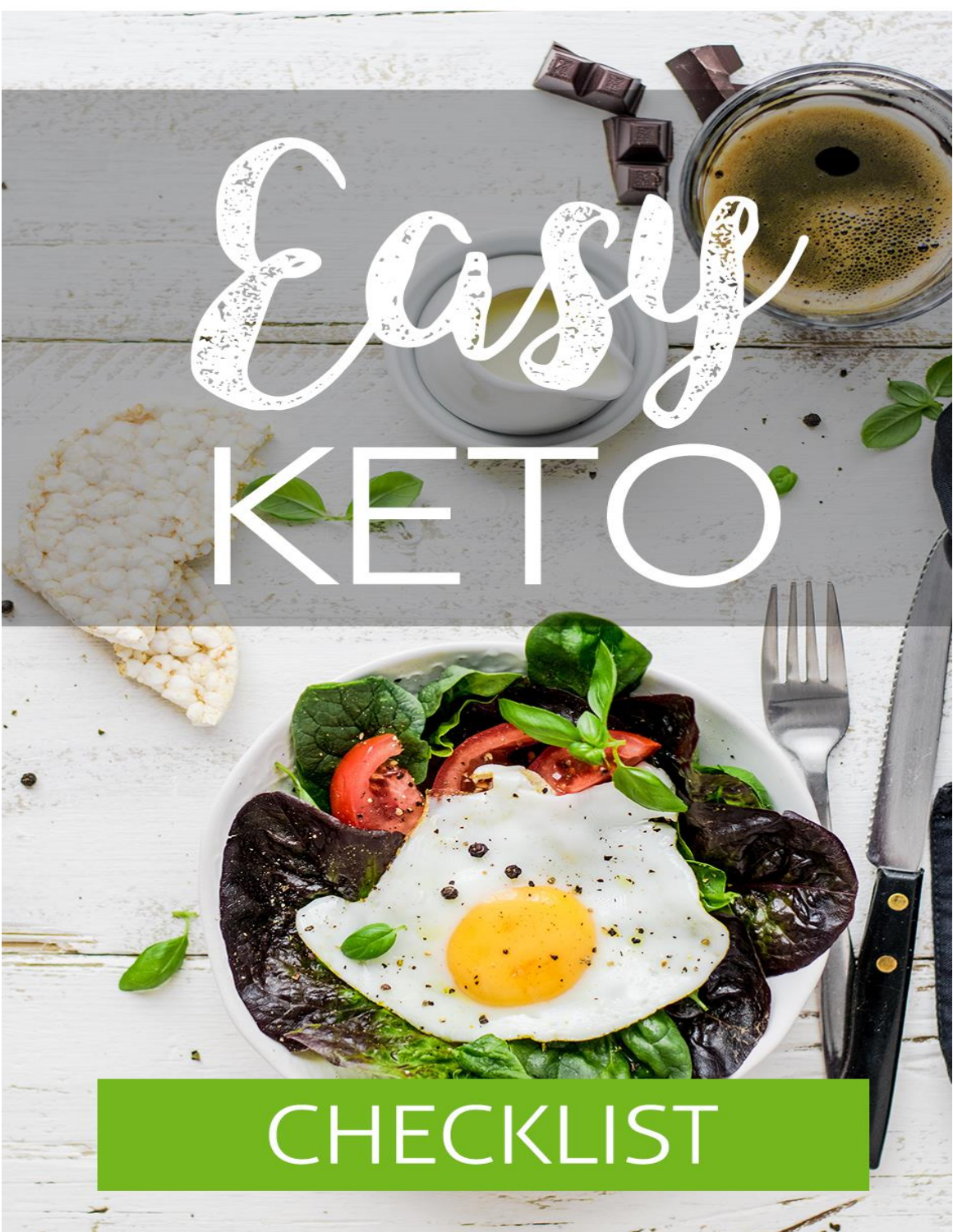## **CHECKLIST**

- The keto diet
	- o Low carb
	- $\circ$  20 to 50 grams of carbs a day
	- o Replace carbs with fat and protein
	- o Consistency is key
	- $\circ$  Goal to get into ketosis
- Ketosis
	- o When the body runs on fat or ketones
		- Instead of sugar
	- o Easier to access fat stores
	- o Easier to lose weight
	- o Doesn't use insulin as a transporter
	- o Keto named for ketosis
- **Benefits** 
	- o Lose fat
	- o Quick results
	- o Regulates blood sugar levels
	- o Blood sugar normalizes
	- o No lows and peaks in sugar intake
	- o Consistent feel
	- o Avoids crashes
	- o Don't feel hungry
	- o Reduces appetite
	- o Feel fuller longer
	- o Weight loss
	- o Decreases triglycerides
	- o Increases HDL cholesterol
	- o Decreases LDL cholesterol
	- o Reduces blood sugar and insulin levels
	- o Effective against metabolic syndrome
	- o Benefits brain disorders like Parkinson's and Alzheimer's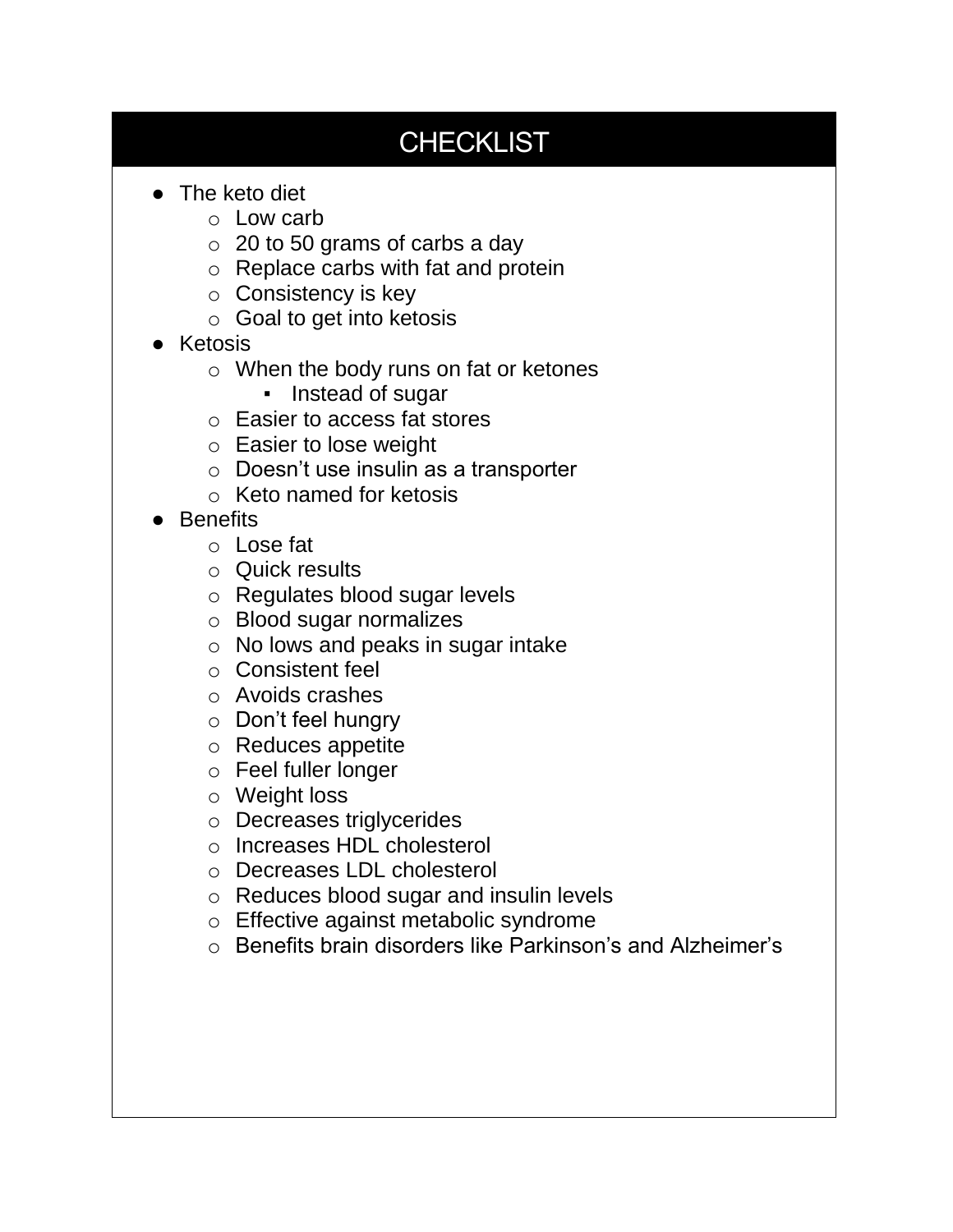- Side effects
	- o Keto flu
		- Flu-like symptoms
		- Only lasts a couple of days
		- Not the actual flu
		- Not contagious
		- Not recognized as an actual medical condition
		- How to fight the keto flu
			- Sleep well
			- Drink water
			- Drink matcha green tea

## o Diarrhea

- Overworked liver
- Not enough fiber in your
- o Ketoacidosis
	- When the body stores too many ketones
	- **E** Especially true for those with type 1 or 2 diabetes
	- Signs
		- Dry mouth
		- Frequent urination
		- Nausea
		- Bad breath
		- Breathing difficulties
- o Insomnia
- o Fatigue
- o Nausea and vomiting
- o Endurance issues
- o Headaches
- o Constipation
- o Dizziness
- o Vitamin and mineral deficiencies
- o Kidney stones
- o Hepatic steatosis
- o Hypoproteinemia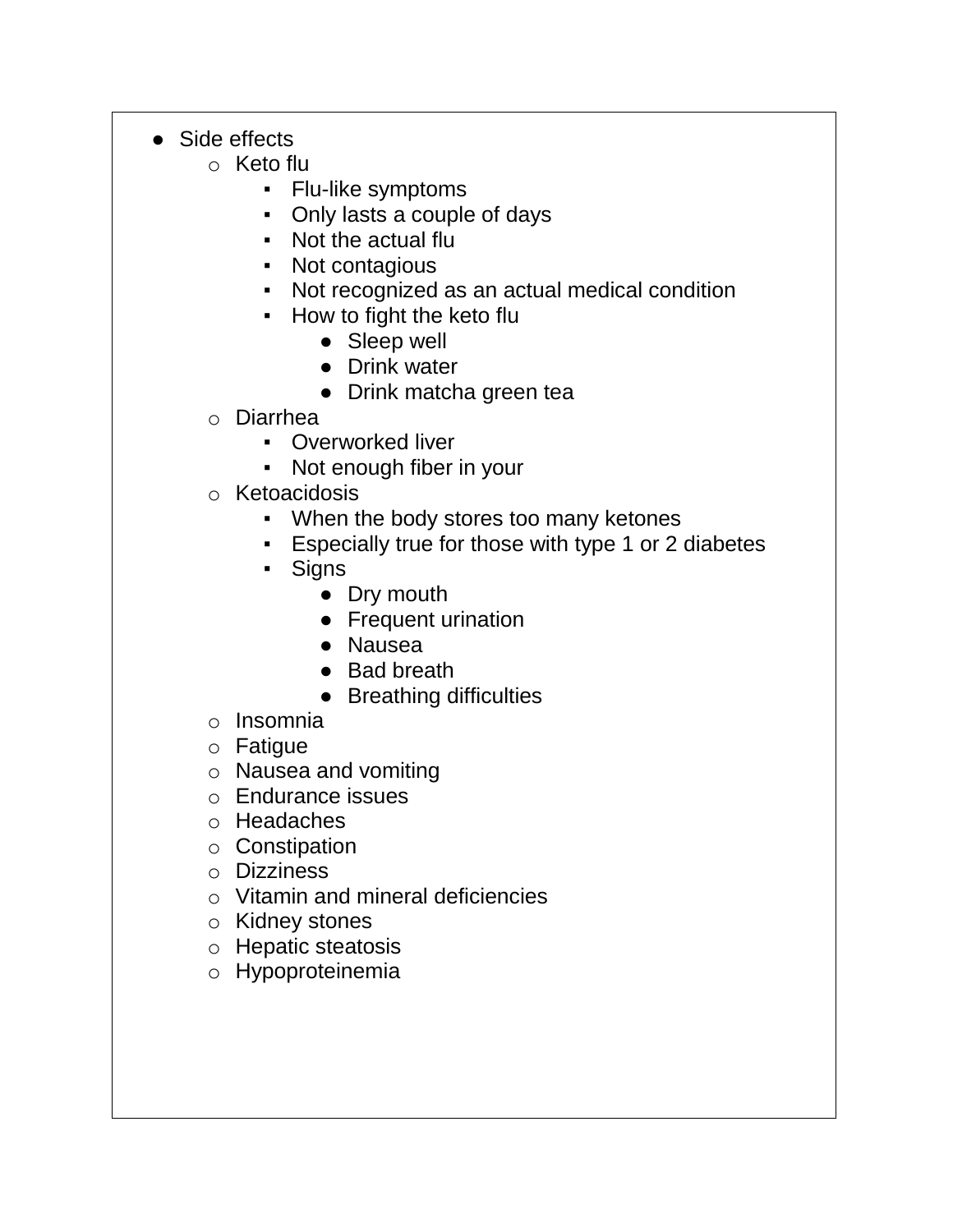- Types of ketogenic diets
	- o Standard
		- Low carb with moderate protein and high fat
		- 70% fat, 20% protein, 10% carbs
	- o Clinical
		- Alternate between low carb intake and high carb days
	- o Targeted
		- Add carbs around workouts
	- o High protein
		- Low carb with high protein and fat
		- 60% fat
		- 35% protein
		- 5% carbs
- What you can eat
	- o High fat
	- o High protein
	- o Low carb
	- o Meat
		- Read meat
		- Steak
		- Ham
		- Bacon
		- Lamb
		- Poultry
	- o Fatty fish
		- Mackerel
		- Salmon
		- **Trout**
		- Tuna
	- o Eggs
		- Pasteurized
		- Omega-3 whole eggs
	- o Butter and cream
		- Grass fed
		- Heavy cream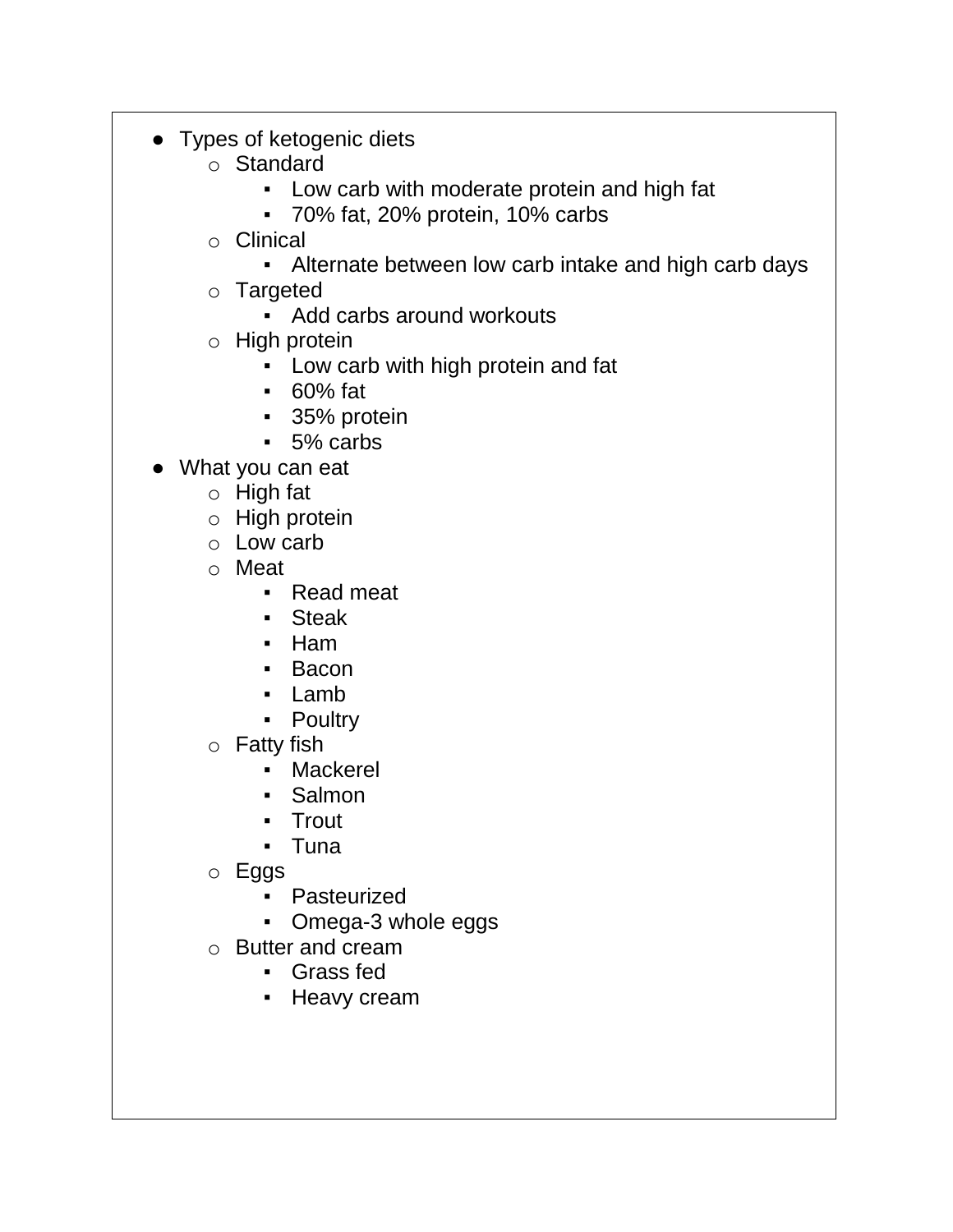- o Cheese
	- Unprocessed cheeses
	- Cheddar
	- Colby jack cream cheese
	- Goat mozzarella
- o Nuts and seeds
	- Almonds
	- Walnuts
	- Flaxseeds
	- Chia seeds
- o Avocados
	- Fresh guacamole
- o Low carb vegetables
	- Green vegetables
	- Onions
	- Peppers
- o Condiments
	- Salt
	- Pepper
	- Spices
	- Herbs
- What you can't eat
	- o High carb
	- o High sugar
	- o Sugary food
		- Soda
		- Juice
		- Candies
		- Cake
		- Ice cream
		- Dessert
	- o Grains and starches
		- Wheat-based products
		- Rice
		- Pasta
		- Cereal
		- Bread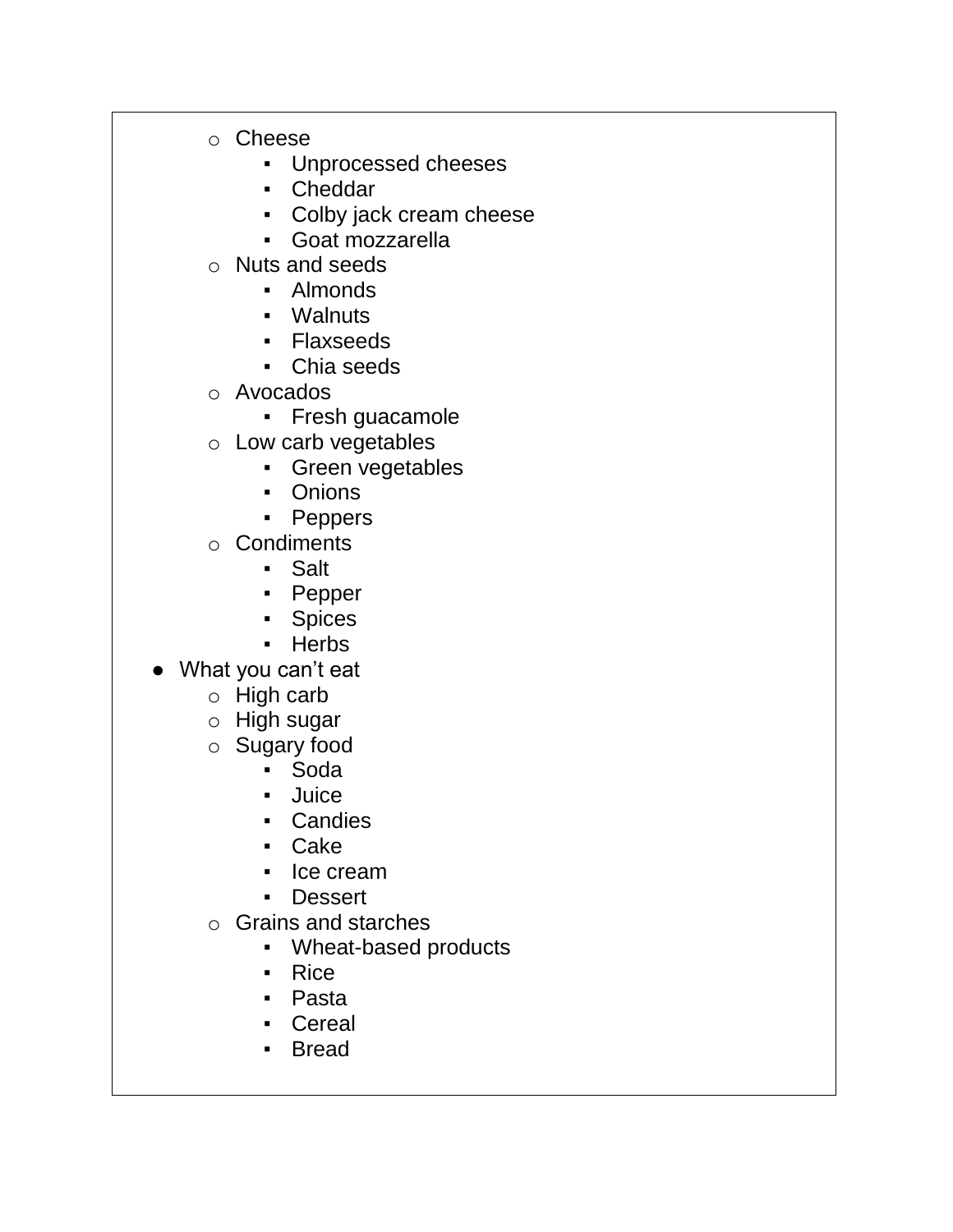- o Fruits
	- All fruit
	- Except low-carb berries
- o Beans or legumes
	- Peas
	- Kidney beans
	- Lentils
	- Chickpeas
- o Root vegetables/tubers
	- Potatoes
	- Sweet potatoes
	- Carrots
- o Low fat diet products
	- Low fat mayonnaise
	- Low fat butter
- o Condiments high in sugar
	- BBQ
	- Honey mustard
	- Teriyaki
	- Ketchup
- o Unhealthy fats
	- Processed foods
	- Vegetable oils
- o Alcohol
	- Beer
	- Wine
	- Liquor
		- **Mixed drinks**
- o Sugar free diet food
	- Sugar-free candies
	- Sugar-free syrups
	- Sugar-free desserts
- **Kickstart ketosis** 
	- o Incorporate with intermittent fasting
		- Eating for 8 hours a day
		- Fasting for 16 hours a day